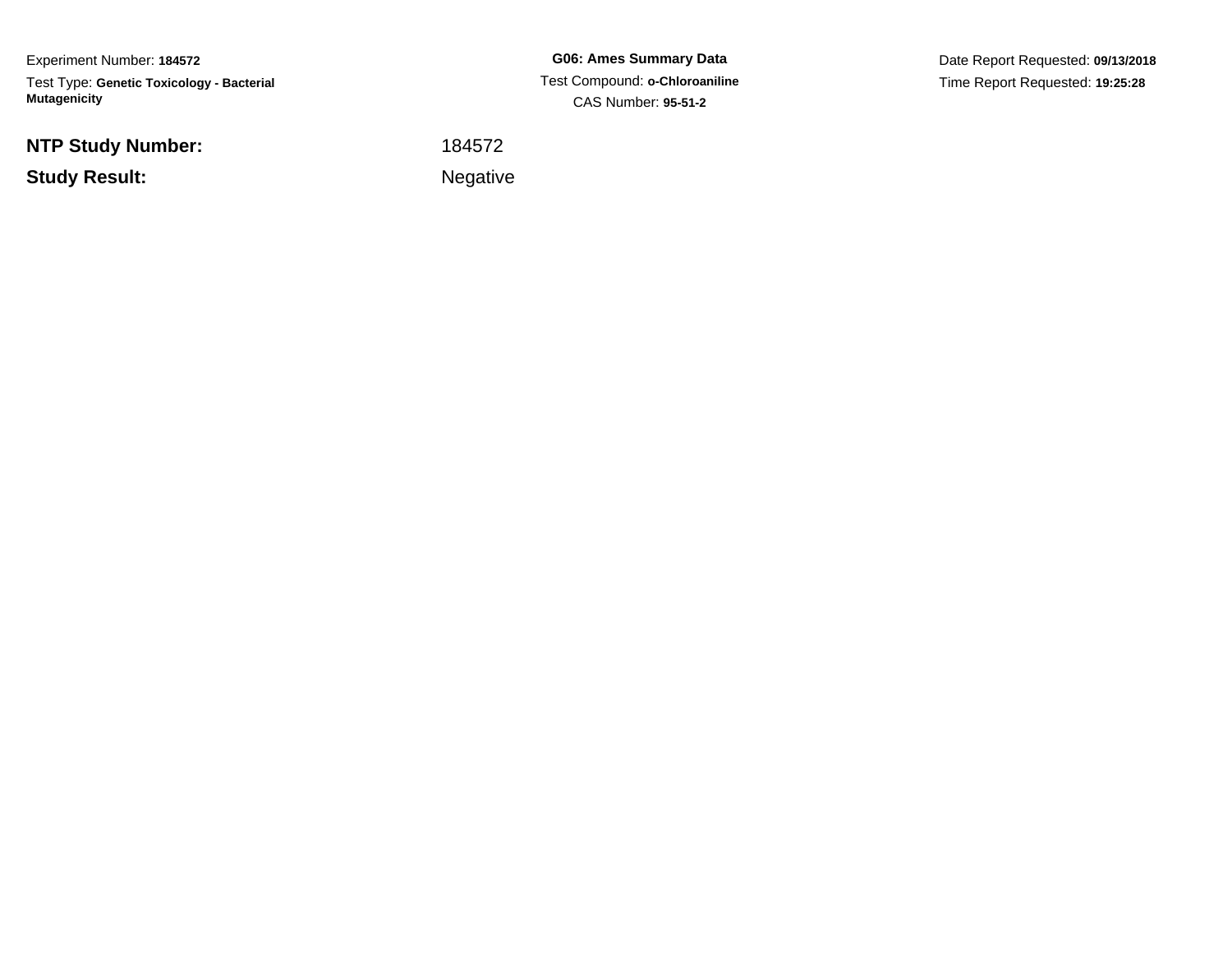Test Type: **Genetic Toxicology - Bacterial Mutagenicity**

# **G06: Ames Summary Data** Test Compound: **o-Chloroaniline**CAS Number: **95-51-2**

Date Report Requested: **09/13/2018**Time Report Requested: **19:25:28**

|                               |                   |                   | Strain: TA100          |                        |                     |
|-------------------------------|-------------------|-------------------|------------------------|------------------------|---------------------|
| Dose (ug/Plate)               | <b>Without S9</b> | <b>Without S9</b> | <b>With 10% Rat S9</b> | <b>With 30% Rat S9</b> | With 10% Hamster S9 |
| Vehicle Control <sup>1</sup>  | $102 \pm 6.4$     | $124 \pm 11.5$    | $113 \pm 2.4$          | $149 \pm 11.8$         | $105 \pm 4.0$       |
| 10.0                          |                   | $132 \pm 5.5$     |                        | $146 \pm 3.8$          |                     |
| 33.0                          | $104 \pm 5.8$     | $128 \pm 9.4$     | $125 \pm 2.4$          | $165 \pm 2.9$          | $132 \pm 4.7$       |
| 100.0                         | $99 \pm 8.2$      | $134 \pm 1.7$     | $118 \pm 4.1$          | $162 \pm 5.2$          | $112 \pm 8.8$       |
| 333.0                         | $120 \pm 7.5$     | $127 \pm 6.4$     | $135 \pm 8.0$          | $159 \pm 2.8$          | $114 \pm 8.3$       |
| 1000.0                        | $75 \pm 8.8$      | $101 \pm 10.7$    | $95 \pm 5.5$           | $148 \pm 9.4$          | $103 \pm 6.5$       |
| 3333.0                        | Toxic             |                   | $0 \pm 0.0^s$          |                        | $0 \pm 0.0^s$       |
| <b>Trial Summary</b>          | Negative          | Negative          | Negative               | Negative               | Negative            |
| Positive Control <sup>2</sup> |                   |                   | $501 \pm 22.4$         | $1007 \pm 26.8$        | $921 \pm 60.5$      |
| Positive Control <sup>3</sup> | $362 \pm 5.5$     | $253 \pm 30.8$    |                        |                        |                     |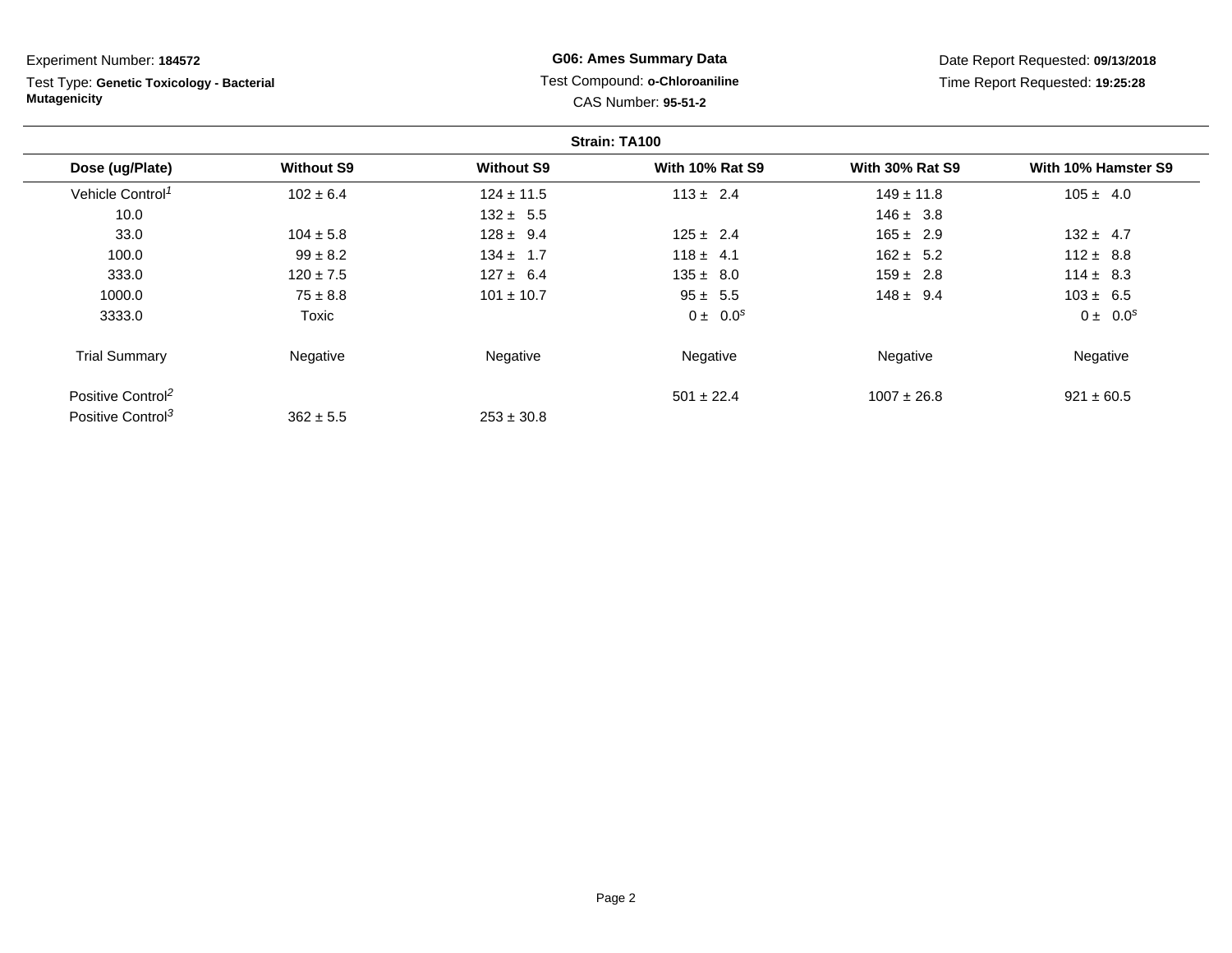Test Type: **Genetic Toxicology - Bacterial Mutagenicity**

**G06: Ames Summary Data** Test Compound: **o-Chloroaniline**CAS Number: **95-51-2**

| Dose (ug/Plate)               | With 30% Hamster S9 |  |
|-------------------------------|---------------------|--|
| Vehicle Control <sup>1</sup>  | $146 \pm 9.1$       |  |
| 10.0                          | $125 \pm 6.3$       |  |
| 33.0                          | $127 \pm 2.3$       |  |
| 100.0                         | $148 \pm 6.1$       |  |
| 333.0                         | $144 \pm 9.6$       |  |
| 1000.0                        | $130 \pm 6.8$       |  |
| 3333.0                        |                     |  |
| <b>Trial Summary</b>          | Negative            |  |
| Positive Control <sup>2</sup> | $1796 \pm 24.3$     |  |
| Positive Control <sup>3</sup> |                     |  |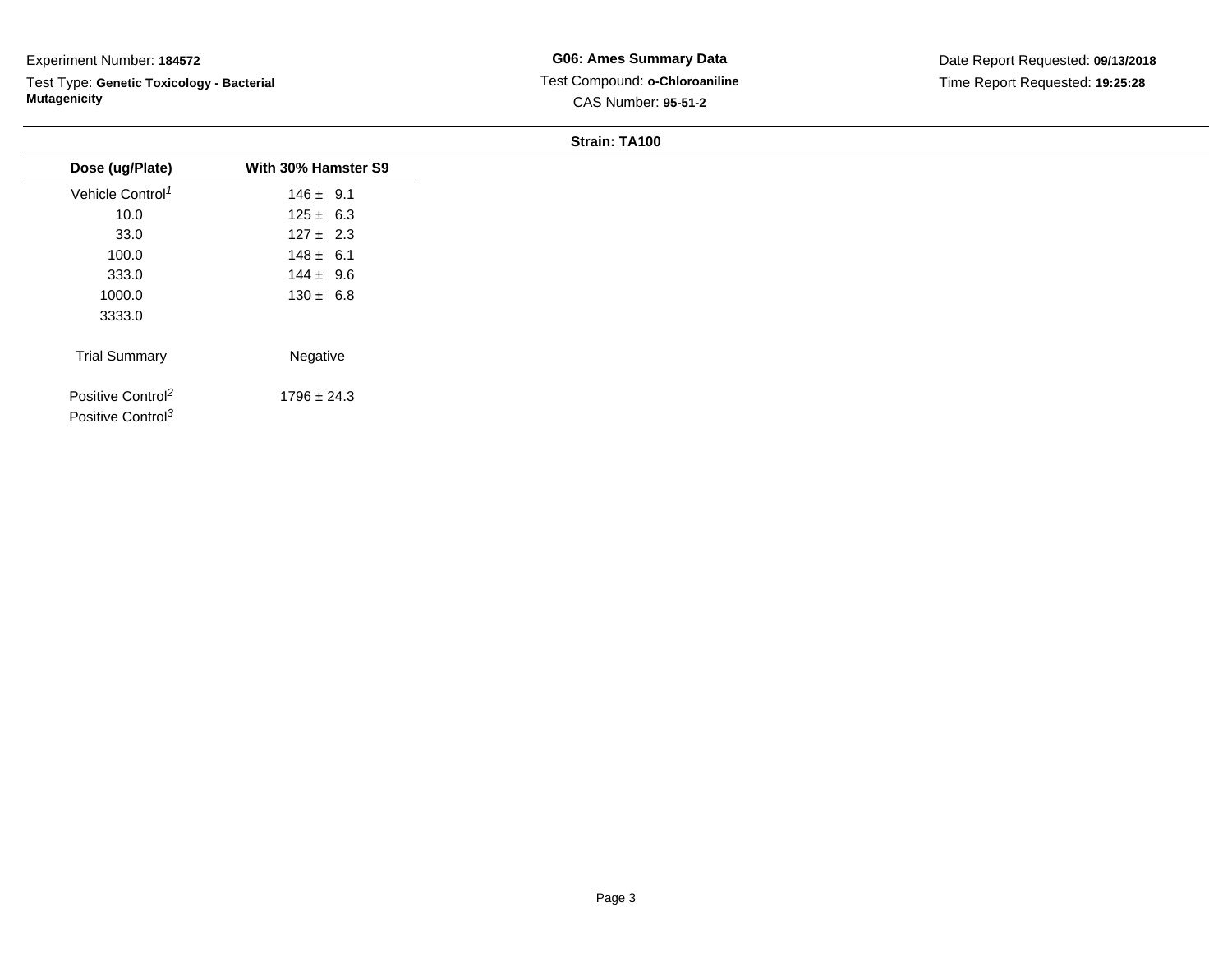Test Type: **Genetic Toxicology - Bacterial Mutagenicity**

# **G06: Ames Summary Data** Test Compound: **o-Chloroaniline**CAS Number: **95-51-2**

Date Report Requested: **09/13/2018**Time Report Requested: **19:25:28**

|                               |                   |                   | Strain: TA1535         |                        |                     |
|-------------------------------|-------------------|-------------------|------------------------|------------------------|---------------------|
| Dose (ug/Plate)               | <b>Without S9</b> | <b>Without S9</b> | <b>With 10% Rat S9</b> | <b>With 30% Rat S9</b> | With 10% Hamster S9 |
| Vehicle Control <sup>1</sup>  | $15 \pm 3.1$      | $19 \pm 0.3$      | $13 \pm 2.9$           | $36 \pm 10.1$          | $10 \pm 2.0$        |
| 10.0                          |                   | $18 \pm 1.5$      |                        | $12 \pm 2.0$           |                     |
| 33.0                          | $19 \pm 0.9$      | $15 \pm 5.4$      | $7 \pm 0.3$            | $10 \pm 2.2$           | $10 \pm 1.3$        |
| 100.0                         | $19 \pm 1.2$      | $22 \pm 4.7$      | $5 \pm 0.7$            | $11 \pm 3.2$           | $8 \pm 1.9$         |
| 333.0                         | $25 \pm 5.4$      | $26 \pm 1.2$      | $7 \pm 2.7$            | $7 \pm 0.7$            | $4 \pm 1.9$         |
| 1000.0                        | $20 \pm 2.2$      | $25 \pm 3.8$      | $6 \pm 1.8$            | $8 \pm 0.9$            | $4 \pm 0.9$         |
| 3333.0                        | Toxic             |                   | Toxic                  |                        | $0 \pm 0.0^s$       |
| <b>Trial Summary</b>          | Negative          | Negative          | Negative               | Negative               | Negative            |
| Positive Control <sup>3</sup> | $117 \pm 7.4$     | $236 \pm 17.9$    |                        |                        |                     |
| Positive Control <sup>4</sup> |                   |                   | $163 \pm 26.2$         | $289 \pm 31.4$         | $333 \pm 47.0$      |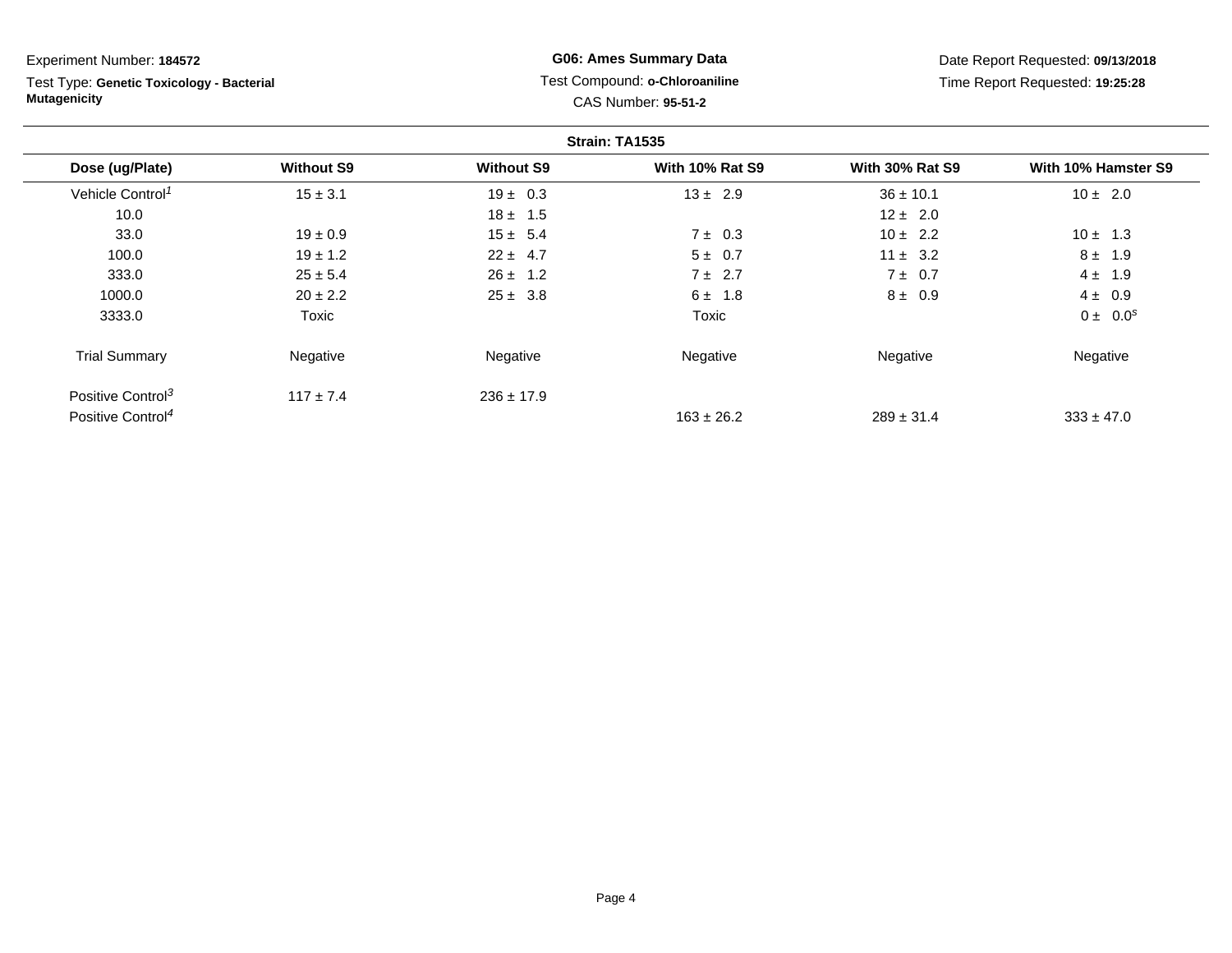Test Type: **Genetic Toxicology - Bacterial Mutagenicity**

| Dose (ug/Plate)               | With 30% Hamster S9 |
|-------------------------------|---------------------|
| Vehicle Control <sup>1</sup>  | $8 \pm 2.3$         |
| 10.0                          | $4 \pm 1.2$         |
| 33.0                          | $11 \pm 1.3$        |
| 100.0                         | $5 \pm 1.5$         |
| 333.0                         | $4 \pm 0.9$         |
| 1000.0                        | $6 \pm 0.9$         |
| 3333.0                        |                     |
| <b>Trial Summary</b>          | Negative            |
|                               |                     |
| Positive Control <sup>3</sup> |                     |
| Positive Control <sup>4</sup> | $511 \pm 7.7$       |
|                               |                     |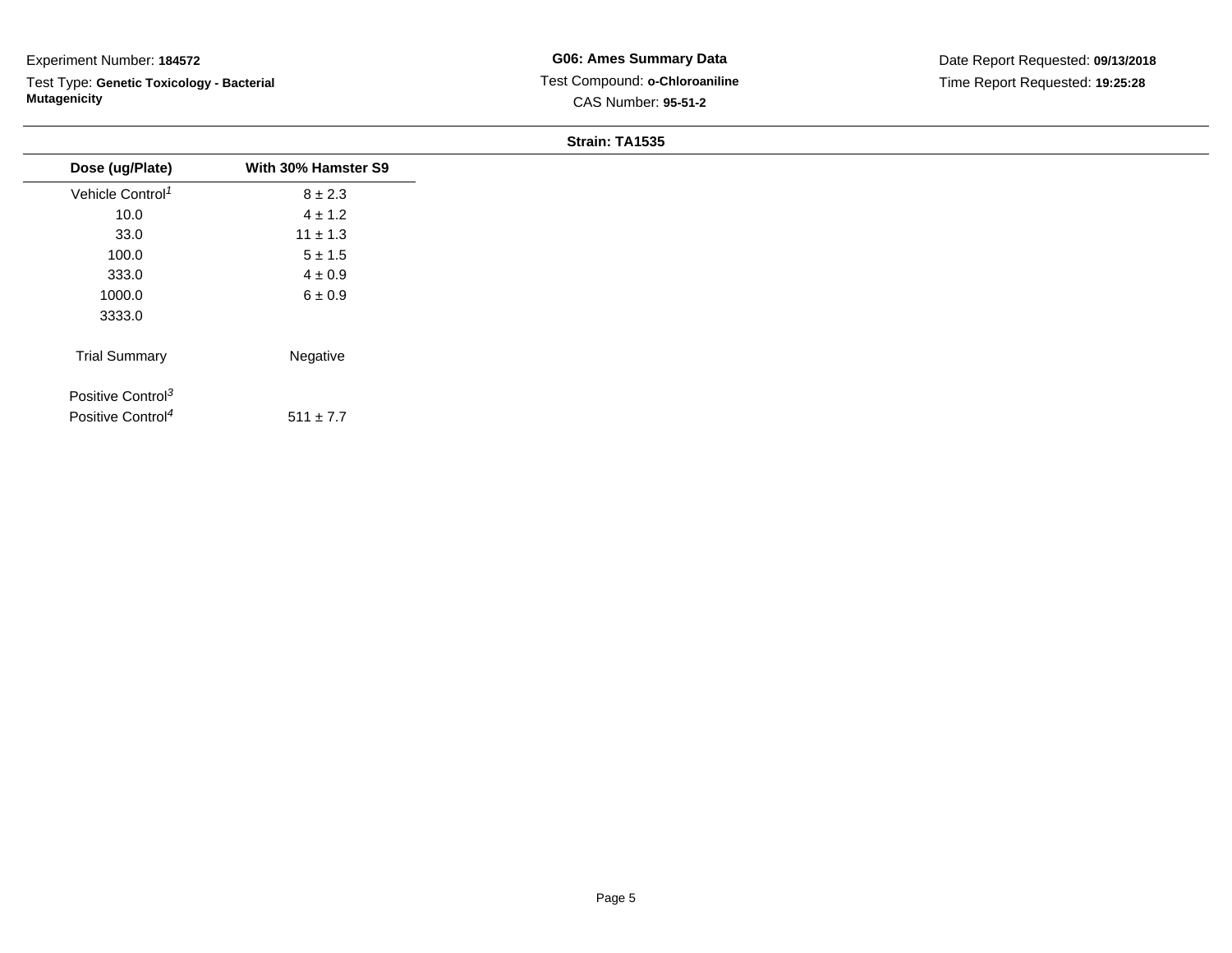**Strain: TA97Dose (ug/Plate) Without S9 Without S9 With 10% Rat S9 With 30% Rat S9 With 10% Hamster S9** Vehicle Control<sup>1</sup>  $125 \pm 5.5$ 5 144 ± 14.6 121 ± 6.9 215 ± 19.8 108 ± 3.6 10.00  $179 \pm 15.0$   $230 \pm 8.7$ 33.00 116 ± 10.3 190 ± 11.9 129 ± 16.5 237 ± 5.8 127 ± 12.5 100.00 120  $\pm$  4.9 187  $\pm$  5.2 117  $\pm$  13.6 212  $\pm$  10.5 120  $\pm$  6.1 333.00 105 ± 11.6 168 ± 4.7 132 ± 2.7 204 ± 6.1 118 ± 11.2 1000.00  $75 \pm 2.8$   $79 \pm 6.4$   $119 \pm 7.4$   $154 \pm 3.7$   $111 \pm 7.0$ 3333.0 $0 \pm 0.0^s$  0.0s 0  $\pm 0.0^s$  0.0s 0  $\pm 0.0^s$ Trial Summary Negativee **Negative Regative** Negative Negative Negative Regative Negative Positive Control<sup>4</sup>  $414 \pm 35.4$  $425 \pm 5.7$  923  $\pm 83.6$ Positive Control<sup>5</sup>  $860 \pm 76.5$  $1003 \pm 26.4$ Experiment Number: **184572**Test Type: **Genetic Toxicology - BacterialMutagenicityG06: Ames Summary Data** Test Compound: **o-Chloroaniline**CAS Number: **95-51-2**Date Report Requested: **09/13/2018**Time Report Requested: **19:25:28**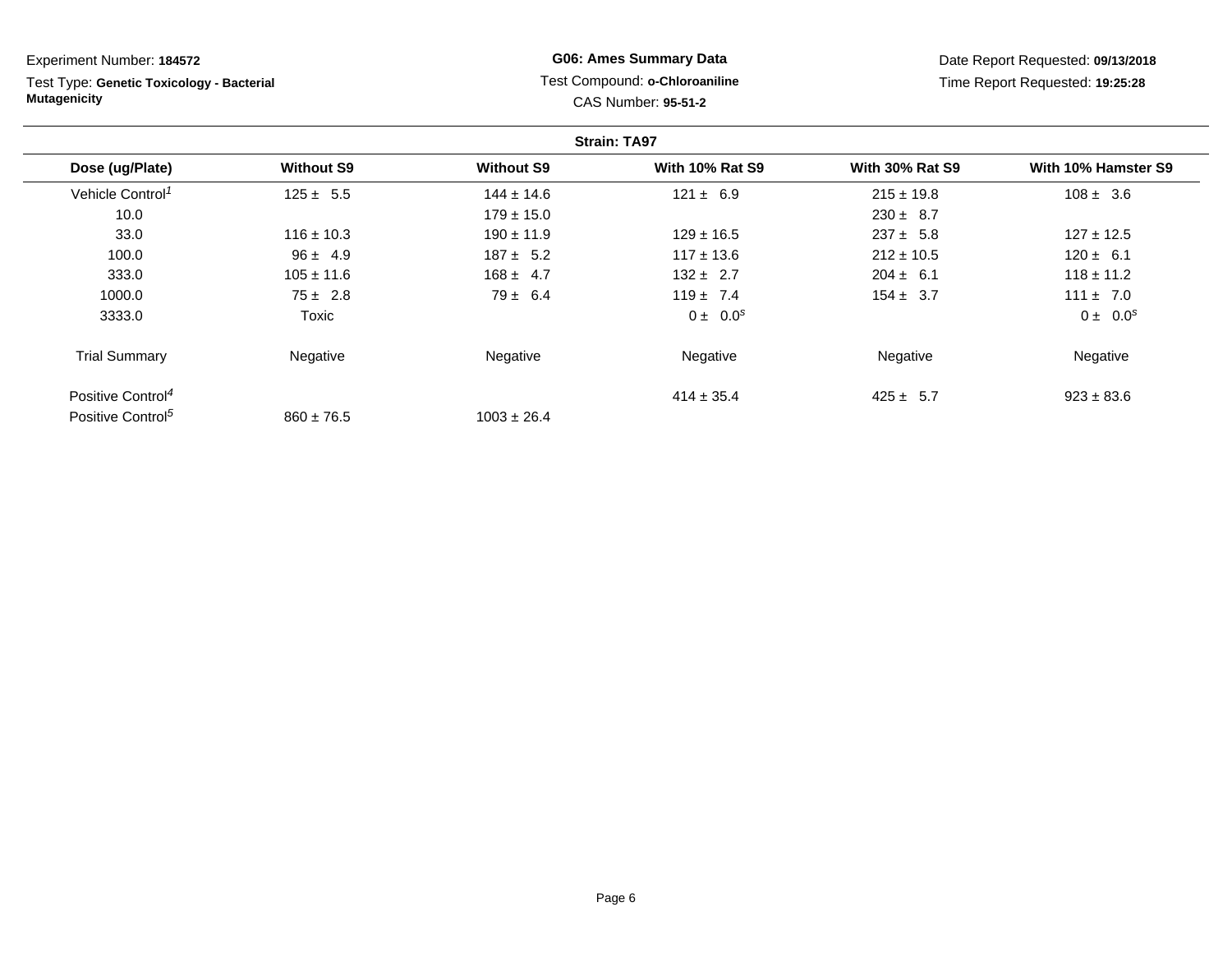Test Type: **Genetic Toxicology - Bacterial Mutagenicity**

**G06: Ames Summary Data** Test Compound: **o-Chloroaniline**CAS Number: **95-51-2**

| Dose (ug/Plate)                                                | With 30% Hamster S9 |  |
|----------------------------------------------------------------|---------------------|--|
| Vehicle Control <sup>1</sup>                                   | $213 \pm 2.6$       |  |
| 10.0                                                           | $190 \pm 6.0$       |  |
| 33.0                                                           | $203 \pm 11.5$      |  |
| 100.0                                                          | $196 \pm 11.7$      |  |
| 333.0                                                          | $191 \pm 6.1$       |  |
| 1000.0                                                         | $191 \pm 8.3$       |  |
| 3333.0                                                         |                     |  |
| <b>Trial Summary</b>                                           | Negative            |  |
| Positive Control <sup>4</sup><br>Positive Control <sup>5</sup> | $617 \pm 45.0$      |  |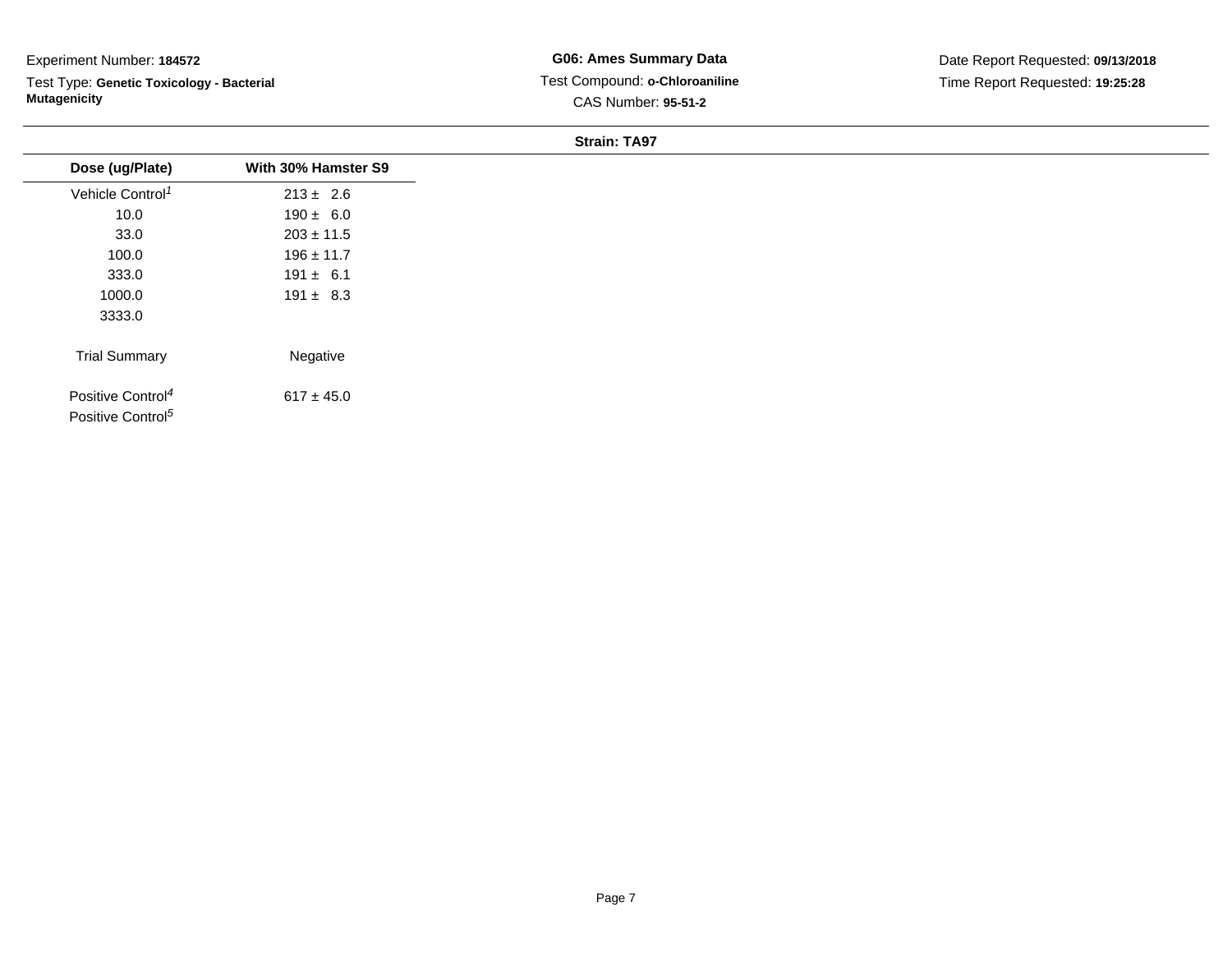Test Type: **Genetic Toxicology - Bacterial Mutagenicity**

# **G06: Ames Summary Data** Test Compound: **o-Chloroaniline**CAS Number: **95-51-2**

Date Report Requested: **09/13/2018**Time Report Requested: **19:25:28**

|                               |                   |                   | <b>Strain: TA98</b>    |                        |                     |
|-------------------------------|-------------------|-------------------|------------------------|------------------------|---------------------|
| Dose (ug/Plate)               | <b>Without S9</b> | <b>Without S9</b> | <b>With 10% Rat S9</b> | <b>With 30% Rat S9</b> | With 10% Hamster S9 |
| Vehicle Control <sup>1</sup>  | $13 \pm 2.1$      | $15 \pm 2.8$      | $24 \pm 2.3$           | $33 \pm 2.6$           | $26 \pm 3.6$        |
| 10.0                          |                   | $10 \pm 2.4$      |                        | $29 \pm 5.8$           |                     |
| 33.0                          | $11 \pm 3.2$      | $15 \pm 1.5$      | $31 \pm 5.0$           | $34 \pm 4.7$           | $20 \pm 2.5$        |
| 100.0                         | $8 \pm 0.7$       | $10 \pm 1.5$      | $26 \pm 8.2$           | $33 \pm 6.1$           | $24 \pm 2.5$        |
| 333.0                         | $9 \pm 0.3$       | $9 \pm 2.0$       | $34 \pm 2.2$           | $36 \pm 2.2$           | $26 \pm 5.0$        |
| 1000.0                        | $18 \pm 4.2$      | $11 \pm 1.5$      | $34 \pm 3.8$           | $30 \pm 0.9$           | $31 \pm 3.2$        |
| 3333.0                        | Toxic             |                   | $0 \pm 0.0^s$          |                        | Toxic               |
| <b>Trial Summary</b>          | Negative          | Negative          | Negative               | Negative               | Negative            |
| Positive Control <sup>2</sup> |                   |                   | $163 \pm 26.2$         | $846 \pm 25.2$         | $763 \pm 74.9$      |
| Positive Control <sup>6</sup> | $476 \pm 29.9$    | $752 \pm 21.6$    |                        |                        |                     |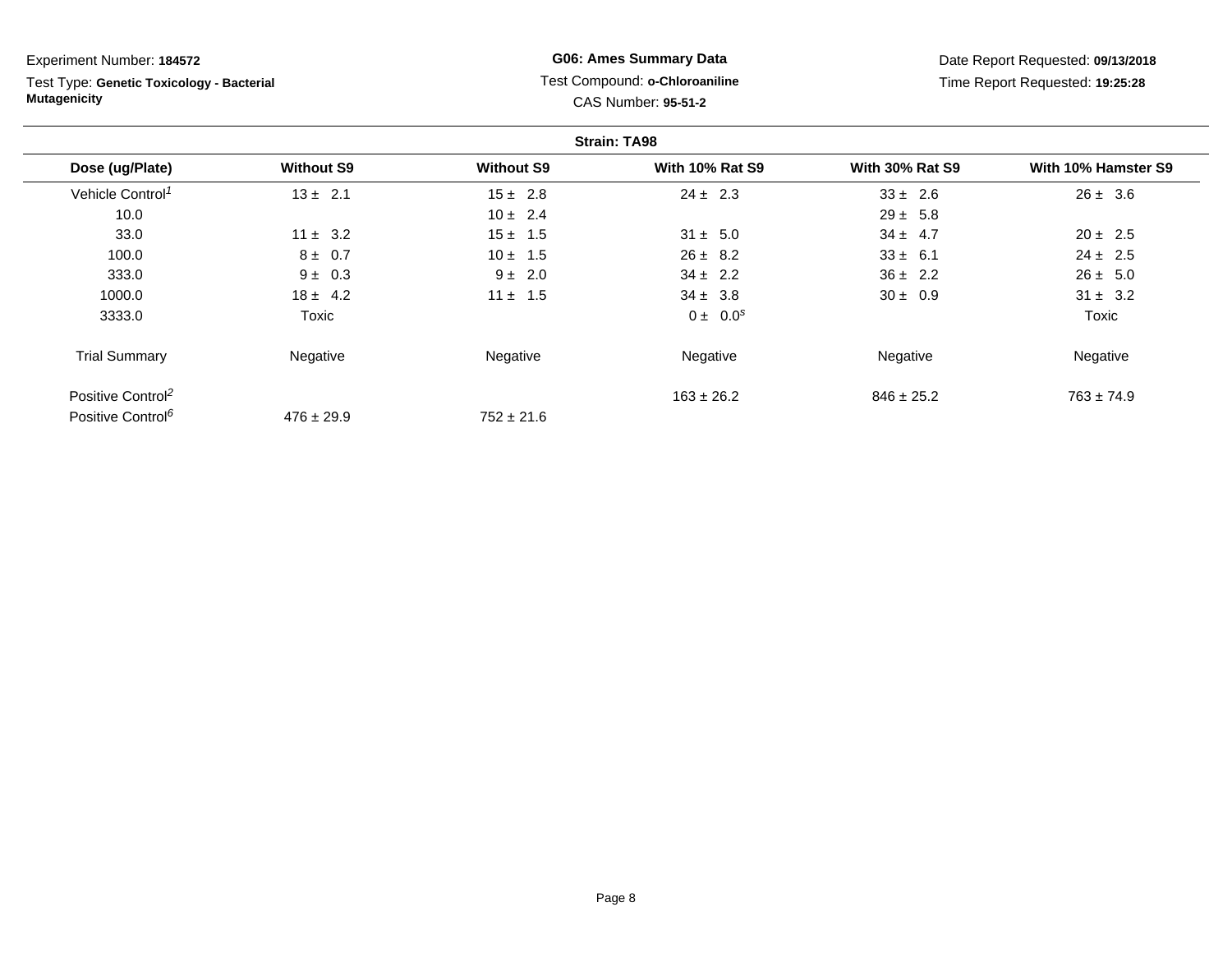Test Type: **Genetic Toxicology - Bacterial Mutagenicity**

**G06: Ames Summary Data** Test Compound: **o-Chloroaniline**CAS Number: **95-51-2**

| Dose (ug/Plate)                                                | With 30% Hamster S9 |
|----------------------------------------------------------------|---------------------|
| Vehicle Control <sup>1</sup>                                   | $23 \pm 1.7$        |
| 10.0                                                           | $18 \pm 0.9$        |
| 33.0                                                           | $25 \pm 1.9$        |
| 100.0                                                          | $29 \pm 5.8$        |
| 333.0                                                          | $21 \pm 2.0$        |
| 1000.0                                                         | $28 \pm 1.7$        |
| 3333.0                                                         |                     |
| <b>Trial Summary</b>                                           | Negative            |
| Positive Control <sup>2</sup><br>Positive Control <sup>6</sup> | $1562 \pm 64.7$     |